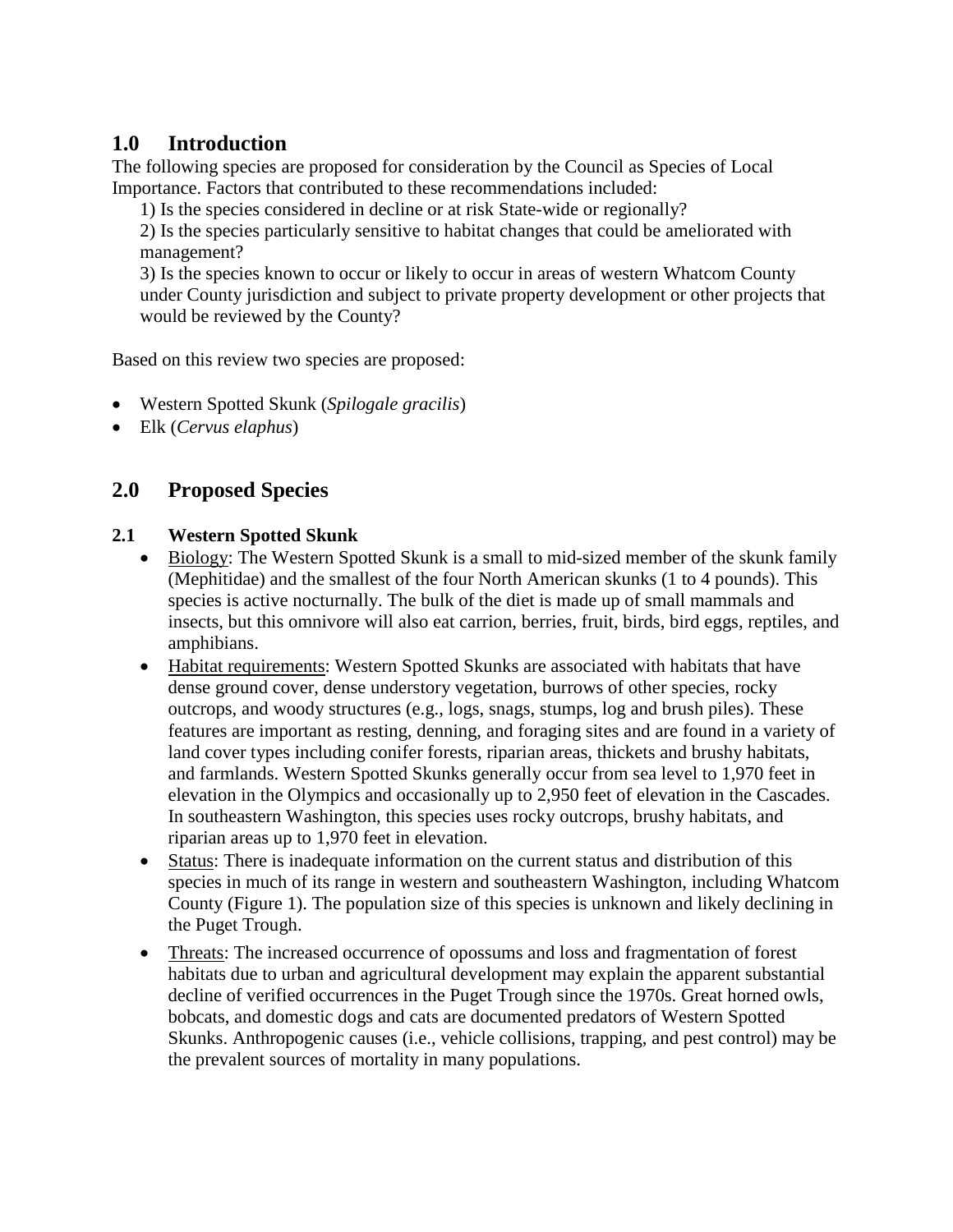• Protection and Management Recommendations: Basic information on the distribution and abundance of this species and important threats to its continued survival in Whatcom County and elsewhere in the Puget Trough are lacking and needed.



### Spotted Skunk Spilogale gracilis

#### **Legend:**

 $=$  Core Habitat = Marginal Habitat

**Figure 1.** Breeding range map for the Western spotted skunk. The green area shows the predicted habitats for breeding only. The habitats were identified using 1991 satellite imagery, other datasets and experts throughout the state, as part of the Washington Gap Analysis Project.

### **2.2 Elk**

• Habitat Requirements: The North Cascades elk herd is found in portions of Whatcom, Skagit, Snohomish, and King Counties. Most of the elk in this herd are found in the south fork of the Nooksack River on either side of the Skagit-Whatcom County line and the middle Skagit River Valley between Sedro Woolley and Concrete. Historically, WDFW has referred to this as the "core area" because it has the highest elk density. Elk fitted with radio collars have contributed to the current understanding of elk movements in the North Cascades herd area. While not comprehensive, these data revealed that most of the marked elk did not undertake long-distance migrations. Rather, with few exceptions, they tended to maintain relatively small home ranges, which were generally closely associated with river/riparian habitats throughout the year. However, some did show seasonal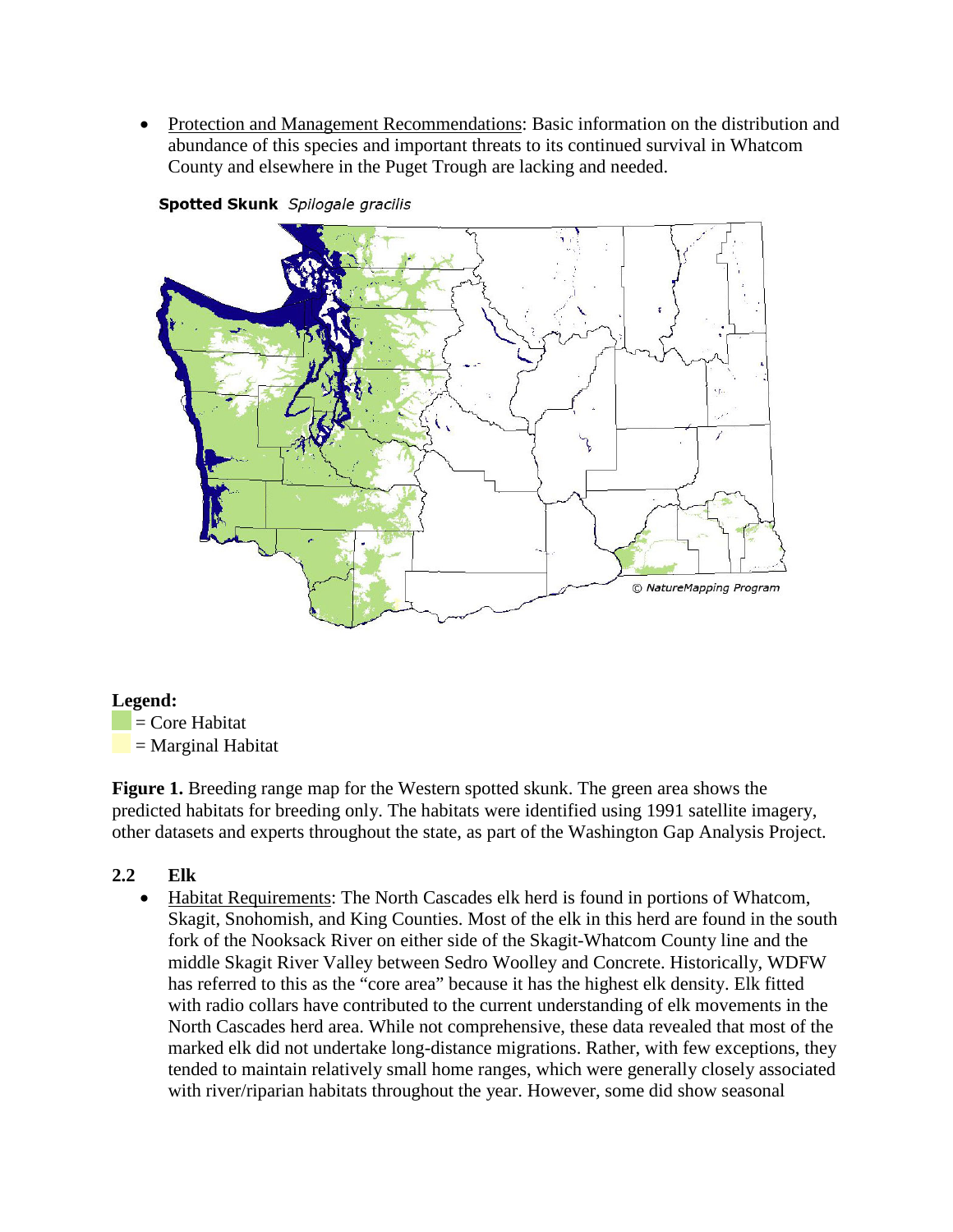migratory patterns, exploiting higher elevation habitats during the snow-free summer months. During the winter, their movements contracted to lower elevations. Their upper limit elevation distribution, about 600 m (2,000 feet), corresponds with the lowest elevation of the snowpack during years with normal winter conditions. In most years, snowpack constricts elk to lower elevation habitats from November through April.

The North Cascades elk herd predominantly occupies forested landscapes. The lower elevation forest- agriculture interface tends to be fragmented elk habitat. It is here that elk groups regularly utilize agricultural and rural residential areas, particularly during the winter months. Most elk observed during annual, early spring population surveys (essentially winter conditions) are below 300 meters (1000 feet). Alternatively, during the summer months, elk venture to higher elevation habitats including creek drainages and headwaters within the Baker River watershed and on the south and west facing slopes of Mount Baker.

- Status: Elk are an important Game species in Washington and considered of high cultural value to the Point Elliott Treaty Tribes (Tribes), with management shared by the Department and the Tribes. Comanagers survey this herd annually to estimate population abundance and key population demographics, including productivity (calves/100 cows) and adult sex (bulls/100 cows) ratios. In 2020, the herd is estimated to be around 1,500 animals with approximately 22 bulls/100 cows and 37 calves/100 cows. All indications are that this herd is increasing, with good calf recruitment.
- Threats: Elk are preyed upon by black bears, cougars, bobcats, coyotes, wolves, and occasionally domestic dogs. Treponeme-associated hoof disease (TAHD) was confirmed in the North Cascades elk herd in 2015, though at a much lower prevalence than elk herds in southwestern Washington where documented cases are highest. It is unknown to what degree TAHD contributes to mortality in this herd.

Human-caused mortality is associated with hunting by State and Tribal hunters, damage permit removals, and elk-vehicle collisions. Elk harvest and damage-related removals are likely conservative, based on routine estimates of population size and herd demographics.

Habitat loss, degradation, and fragmentation are ever-present threats. The core elk area is largely comprised of private industrial forests, which are intensively managed for commercial wood products, and state and federally owned forests. Federally owned forests have been less intensively managed for timber production for many years, with retention of old growth forest and late successional reserves a management objective. Late successional and old growth forests generally provide low quality elk habitat. On private industrial tree farms, heavy restocking of stands and use of herbicides to control understory vegetation soon after timber harvest may drastically reduce the quality and quantity of valuable understory elk forage, as well as the length of time these early seral stage plants are available to elk.

• Protection and Management Recommendations: Protection of forested habitats in Whatcom County is important to the continued success and expansion of this herd.